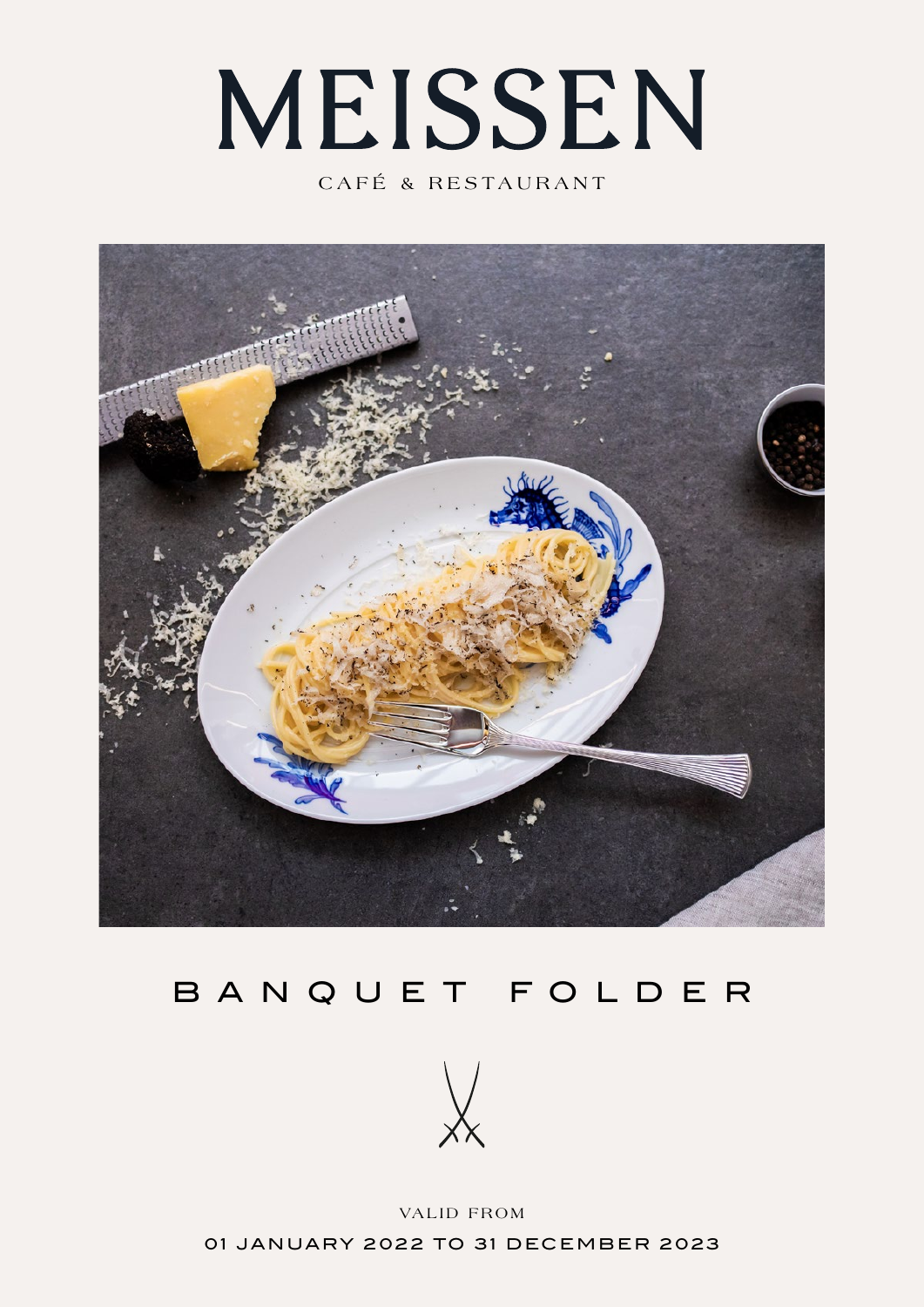## WELCOME TO THE HOUSE OF MEISSEN

Dear guests,

Explore the culinary delights on offer at the Café & Restaurant MEISSEN – served, of course, on the most precious Meissen Porcelain.

Our team is ready to lavish you with delicacies in either setting at any time of day. Whether you're planning a short but sweet meet with coffee and tea specialities, gateaux and cakes, after an exclusive lunch or looking for a table set for the most exquisite of dinners, we look forward to your booking. Our Meissen gateau, marked with the world-famous swords, is a particular highlight. The Restaurant MEISSEN is located on the second floor of the House of MEISSEN, and seats for groups up to 90. Discover gastronomical diversity on Meissen Porcelain and in the presence of art treasures, which tell a success story spanning more than three centuries, while our staff introduce you to products from the local region or take you on a culinary tour around the world.

We would be only too pleased to send you a quote that allows you to add a unique structure to your coffee date, birthday party, business meeting or any other function. We can organise your visit and cater to your wishes on a fully customised basis. Get in touch and start planning your trip to the oldest porcelain manufactory in Europe.

Your Café & Restaurant MEISSEN team

HOUSE OF MEISSEN Talstraße 9, 01662 Meißen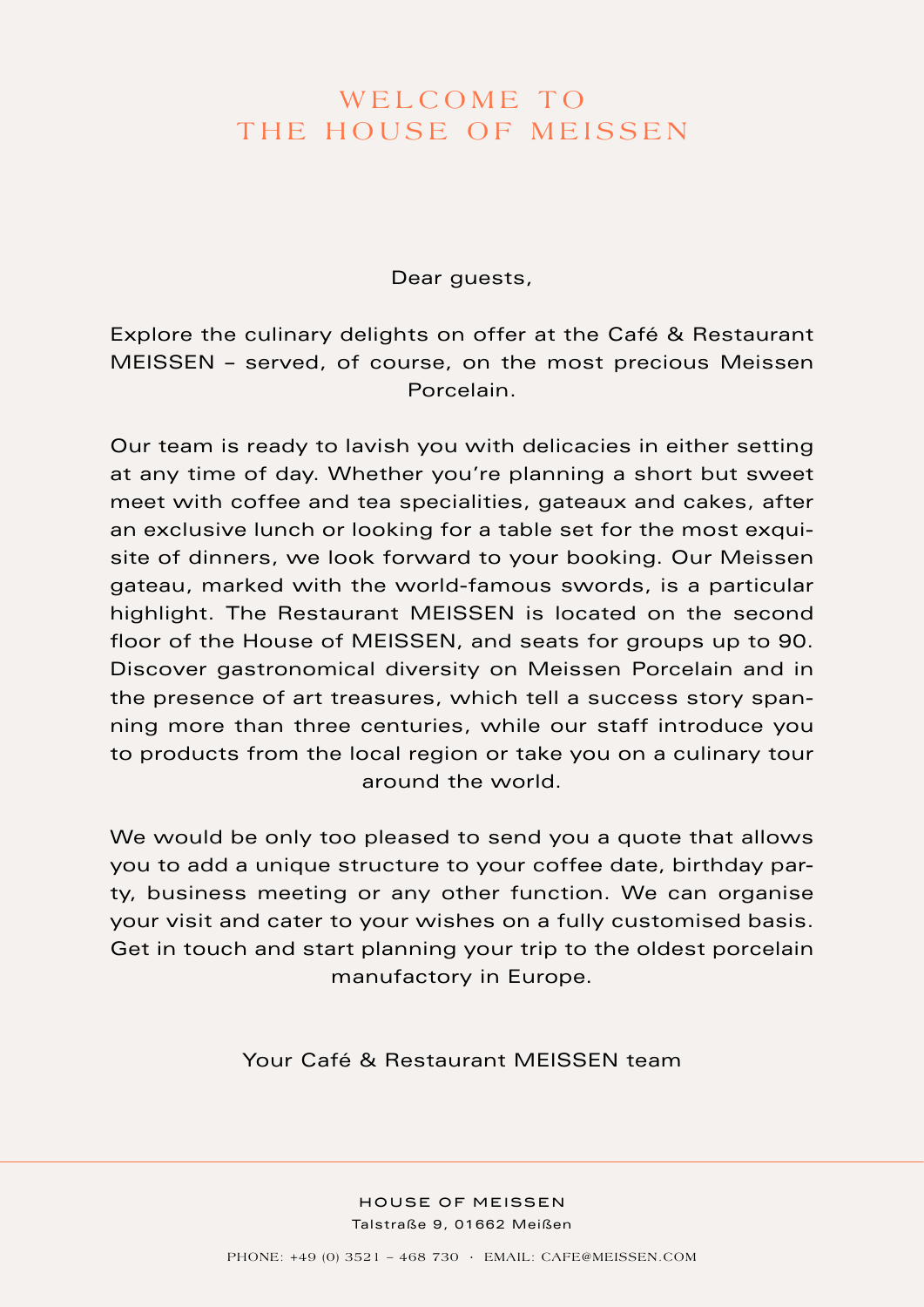## B A N Q U E T M E N U S

## R E G I O N A L M E N U

BOOKABLE ALL YEAR ROUND

Saxon potato soup with smoked fillet of pork

·

Tender breast of poulard with Leipzig mixed vegetables, quark-and-semolina dumplings and mushroom espuma

> Quarkkeulchen with apple ragout and vanilla ice-cream

·

 $32,00 \text{ } \in \text{per person}$ 

#### ADVENT MENU

BOOKABLE NOVEMBER AND DECEMBER

Lamb's lettuce with goose ham, walnut and punch fig

·

Game consommé and ravioli with a Moritzburg venison filling

·

Crispy duck with apricot-and-breadcrumb dumplings, Brussel-sprout leaves and marjoram gravy

Baked cinnamon pear with vanilla-and-tonka-bean cream

·

 $45,00 \text{ } \in \text{ per person}$  $37,00 \text{ } \in$  per person without the soup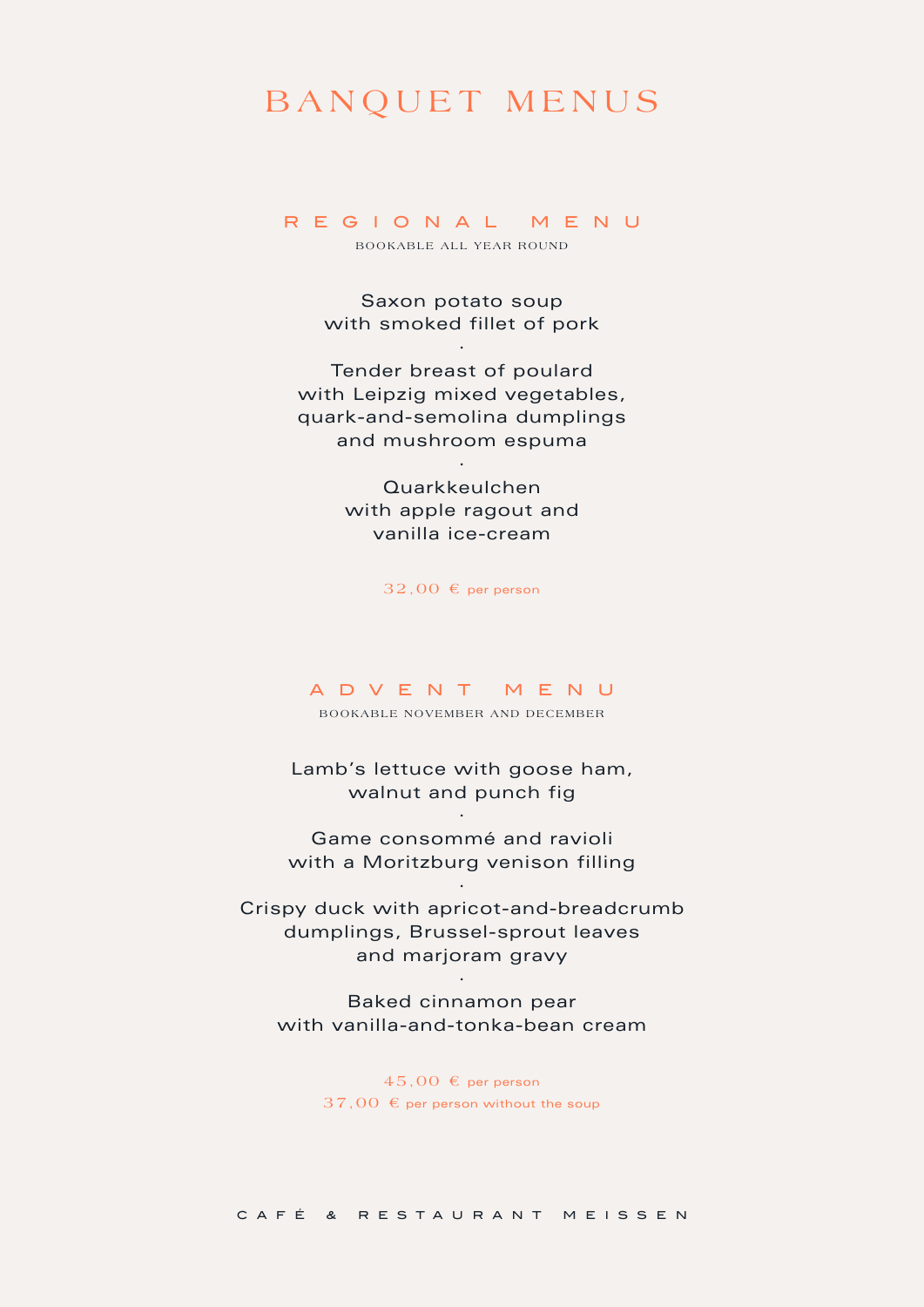## BANQUET MENUS

## MENU I

BOOKABLE ALL YEAR ROUND

Aubergine with chick peas, balsamico, rucola and Parma ham

Carrot-and-parsnip soup with smoked breast of duck and cream goat cheese

·

Fillet of pike-perch in a crispy crust with pearl barley, baby leek and mustard espuma

·

·

Buttermilk panna cotta with citrus fruit and carrot cake

 $46,00 \text{ } \in \text{per person}$  $39,00 \text{ } \in$  per person without the soup

#### M E N U II

BOOKABLE ALL YEAR ROUND

Mojito marinated salmon with cucumber, pineapple and cress

·

Baked poulard with sesame chard and paprika

Braised cheek of beef with vitelotte, broccoli, shallots and grapes

·

·

White chocolate with berries and almonds

 $52,00 \text{ } \in \text{per person}$  $40,00 \text{ } \in \mathsf{per}$  per person without one of the main courses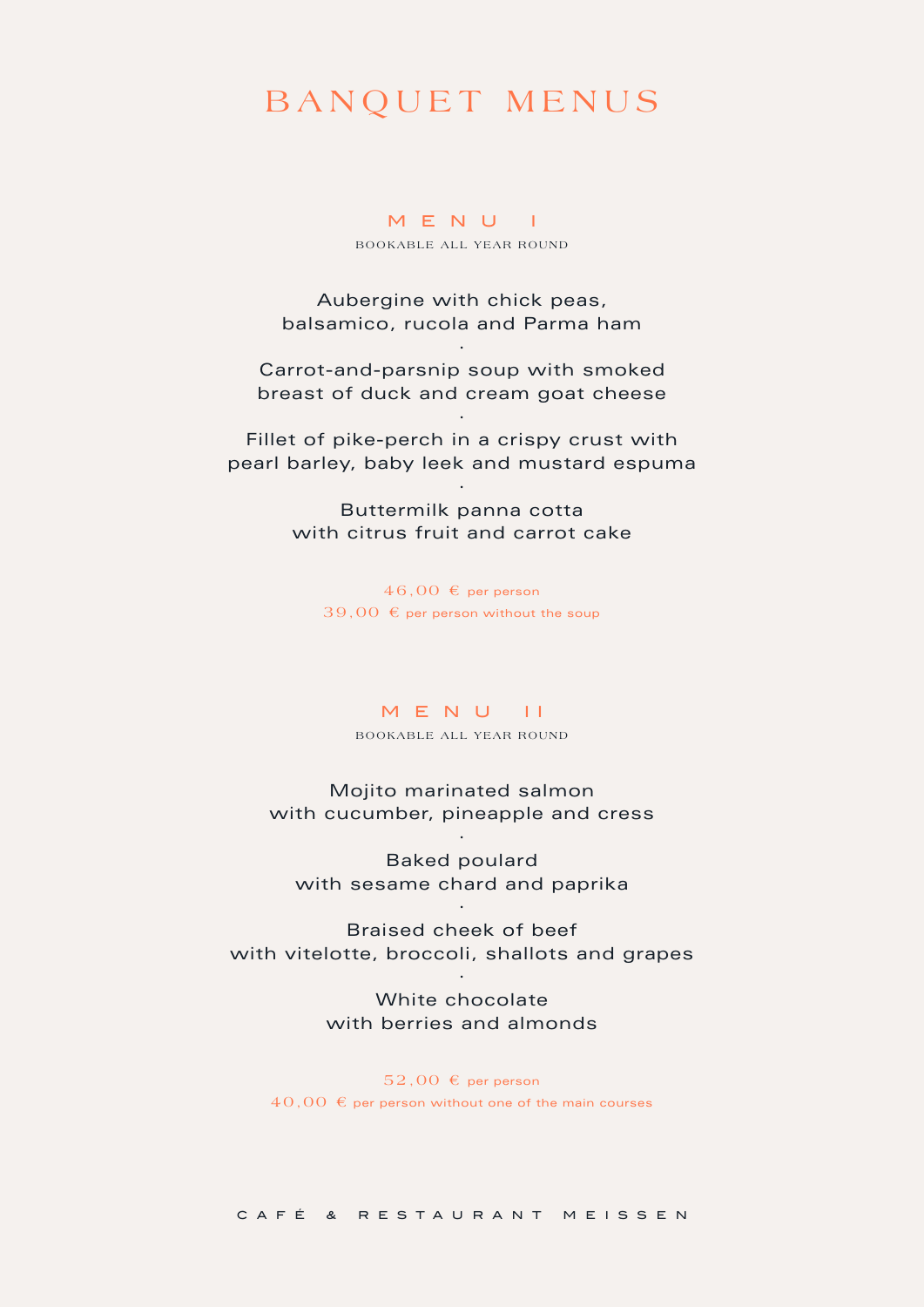# BANQUET MENUS

## G O U R M E T M E N U

BOOKABLE ALL YEAR ROUND

Burrata pistachios with mango, Grison beef and tomato marmalade

·

Frothy crustacean soup with prawns and melon

·

Confit monkfish with sweet potatoes, avocado and mojo

Poached fillet of veal with semolina-and-thyme timbale, green asparagus and hazelnuts

·

Nougat mousse with cashew cake, blackberries and yoghurt

·

 $69,00 \text{ } \in \text{ per person for complete menu}$  $57,00 \text{ } \in$  per person without one of the main courses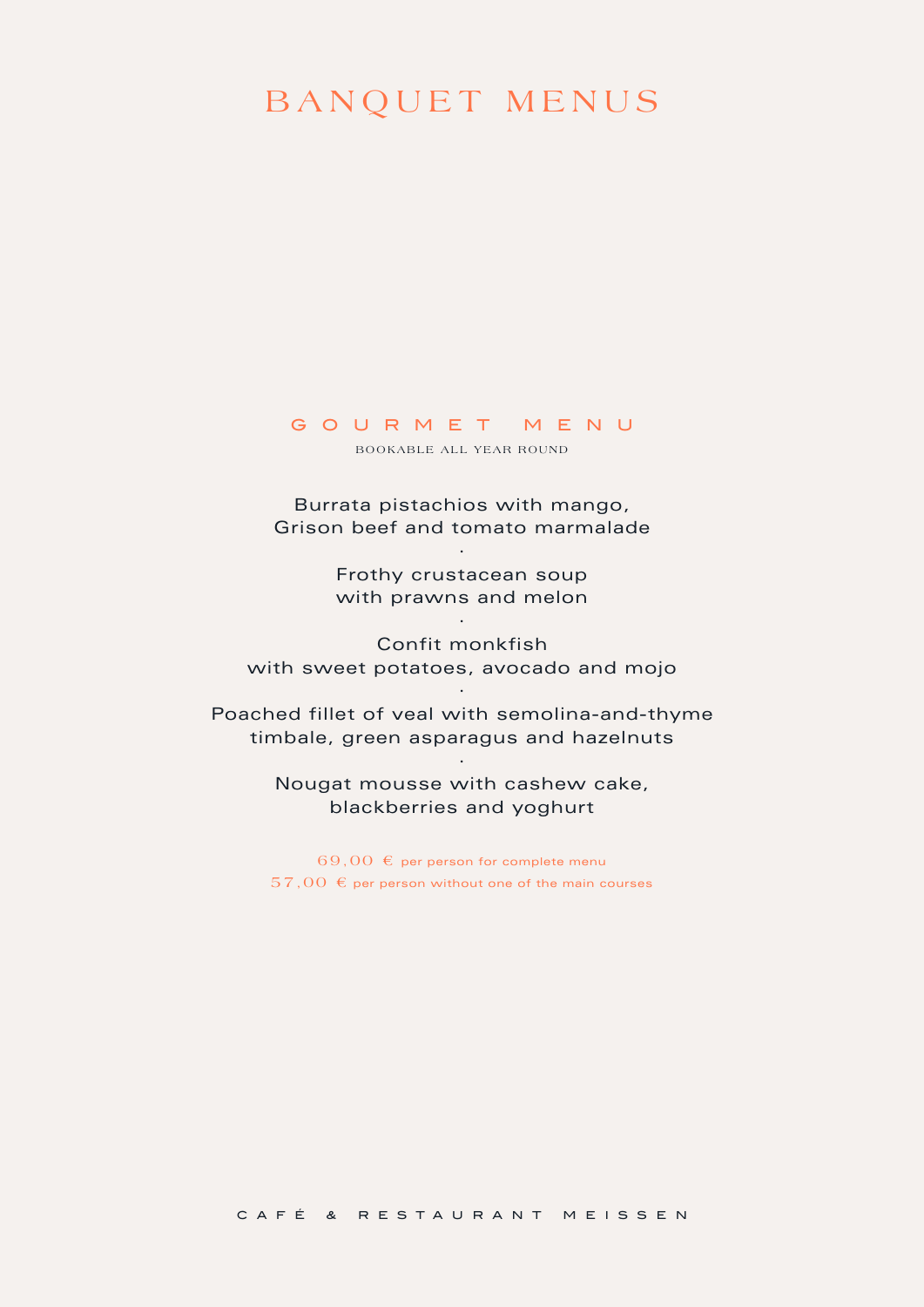## BANQUET MENUS

BOOKABLE ALL YEAR ROUND VEGETARIAN MENU

Polenta tartlet with avocado Chick peas and apple-curry cream

Paprika risotto with aubergine agrodolce Cream goat cheese and pumpkin seeds

·

· Dessert from any menu

 $29,00 \text{ } \in \text{per person}$ 

BOOKABLE ALL YEAR ROUND VEGAN MENU

Courgette rolls with aubergine- and-balsamic cream and confit tomatoes

Buckwheat noodles with coconut vegetables, sesame and cress

·

·

Orange couscous with caramelised pineapple and raspberry sorbet

 $29,00 \text{ } \in \text{ per person}$ 

ALL MENUS CAN BE BOOKED AT THE PRICES FROM A GROUP SIZE OF AT LEAST 10 PEOPLE. IF THE GROUP IS SMALLER, THE COST IS 10 MENUS.

PLEASE CHOOSE A UNIFORM MENU FOR THE WHOLE GROUP. THANK YOU VERY MUCH.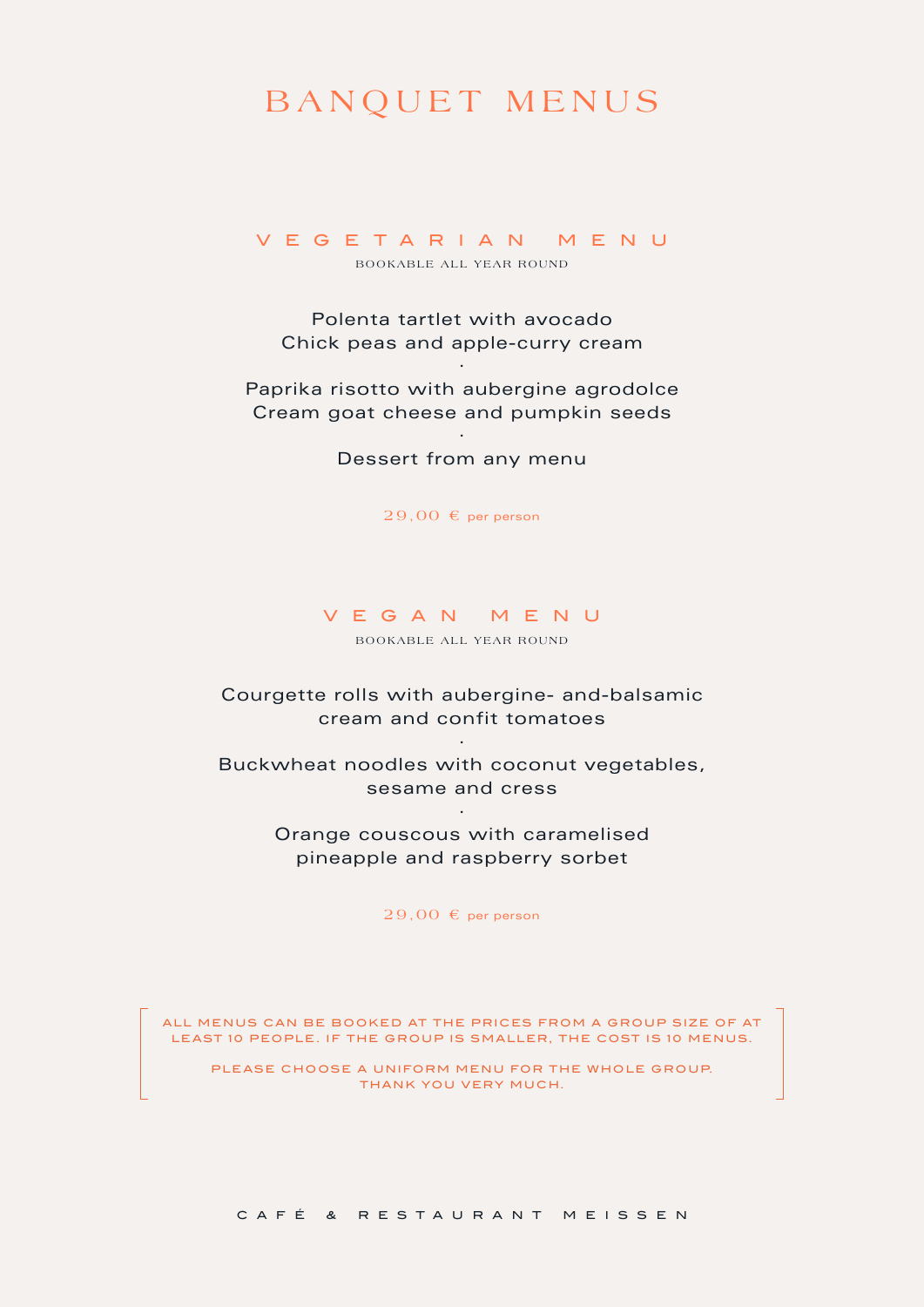## EXPERIENCE MENUS

#### MEISSEN TIME TRAVEL MENU

BOOKABLE ALL YEAR ROUND WITH A MENU OF YOUR CHOICE

The three-course menu will be served on three iconic Meissen Porcelain dinner service sets from three different centuries:

"Swan Service"

· "Full Green Wine Wreath" ·

"Waves" Forest Flora with Insects

As a souvenir, you will also receive a copy of the menu, hand-painted by one of the manufactory's own painters.

 $5,00 \notin$  per person in addition to price of chosen menu

All prices inclusive of statutory value-added tax. Subject to change without notice!

Information on ingredients and allergens are listed separately. Our service staff will be happy to inform you.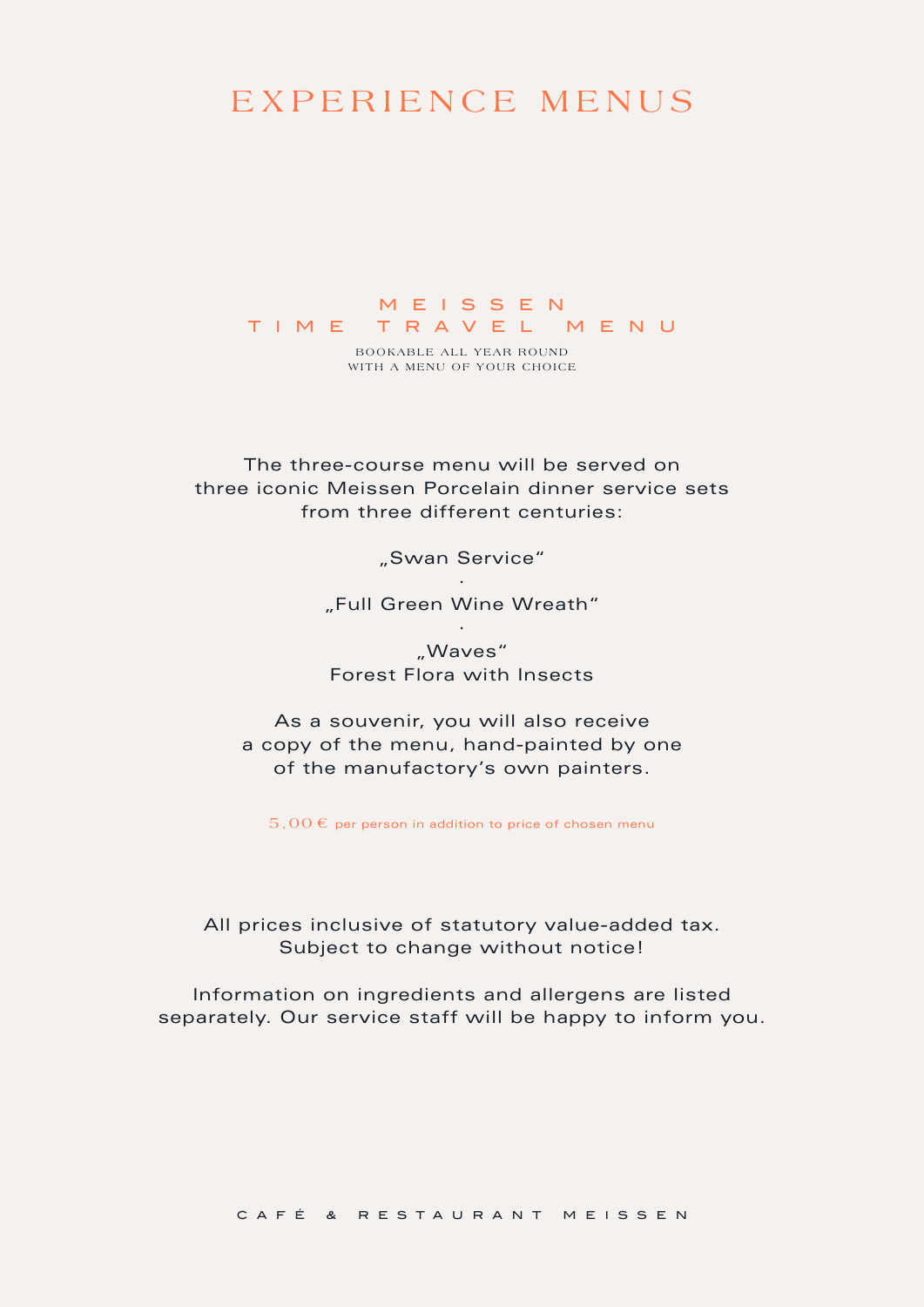# BUFFETS

# WE WILL BE PLEASED TO QUOTE YOU INDIVIDUALLY FOR BUFFET ARRANGEMENTS INVOLVING 30 PERSONS OR MORE.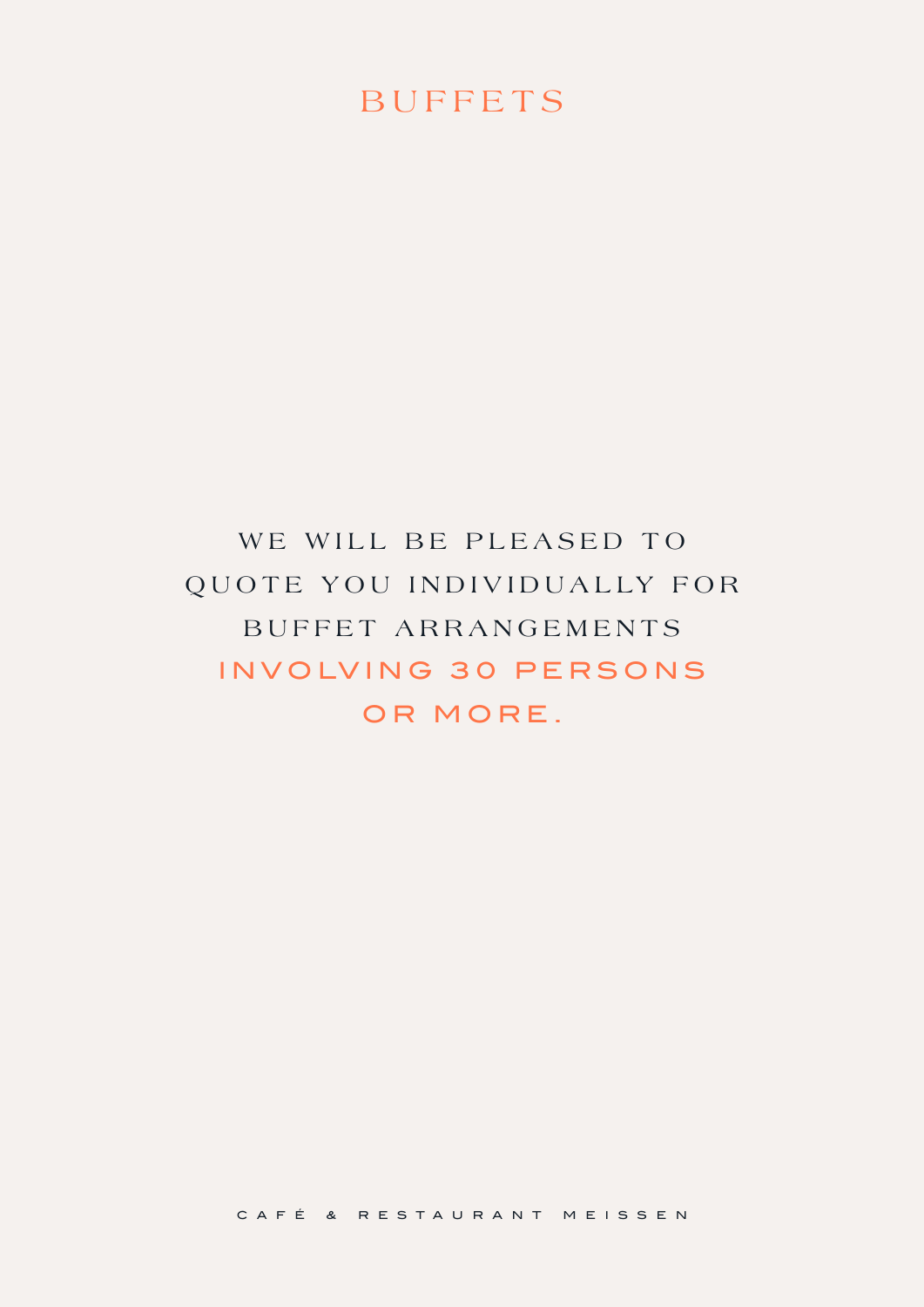## BEVERAGE PACKAGES

#### WINES

Two Saxon wines of your choice from our wine list

#### BEERS

Meissen's Schwerter Pils Lager Warsteiner Radler / Warsteiner Pils alcohol free Lager Paulaner wheat beer / Paulaner alcohol free wheat beer

#### SOFT DRINKS

Oppacher mineral water, classic or still Coca Cola / Fanta / Sprite / Mezzo Mix Orange juice / Apple juice / Cherry juice Various lemonades

#### HOT DRINKS

Coffee / Cappuccino / Latte macchiato Café au lait / Espresso Hot chocolate Various teas

> 2 hours:  $21,00 \text{ } \in \text{ }$  per person 4 hours: 39,00 € per person 6 hours:  $49,00 \text{ } \in \text{ }$  per person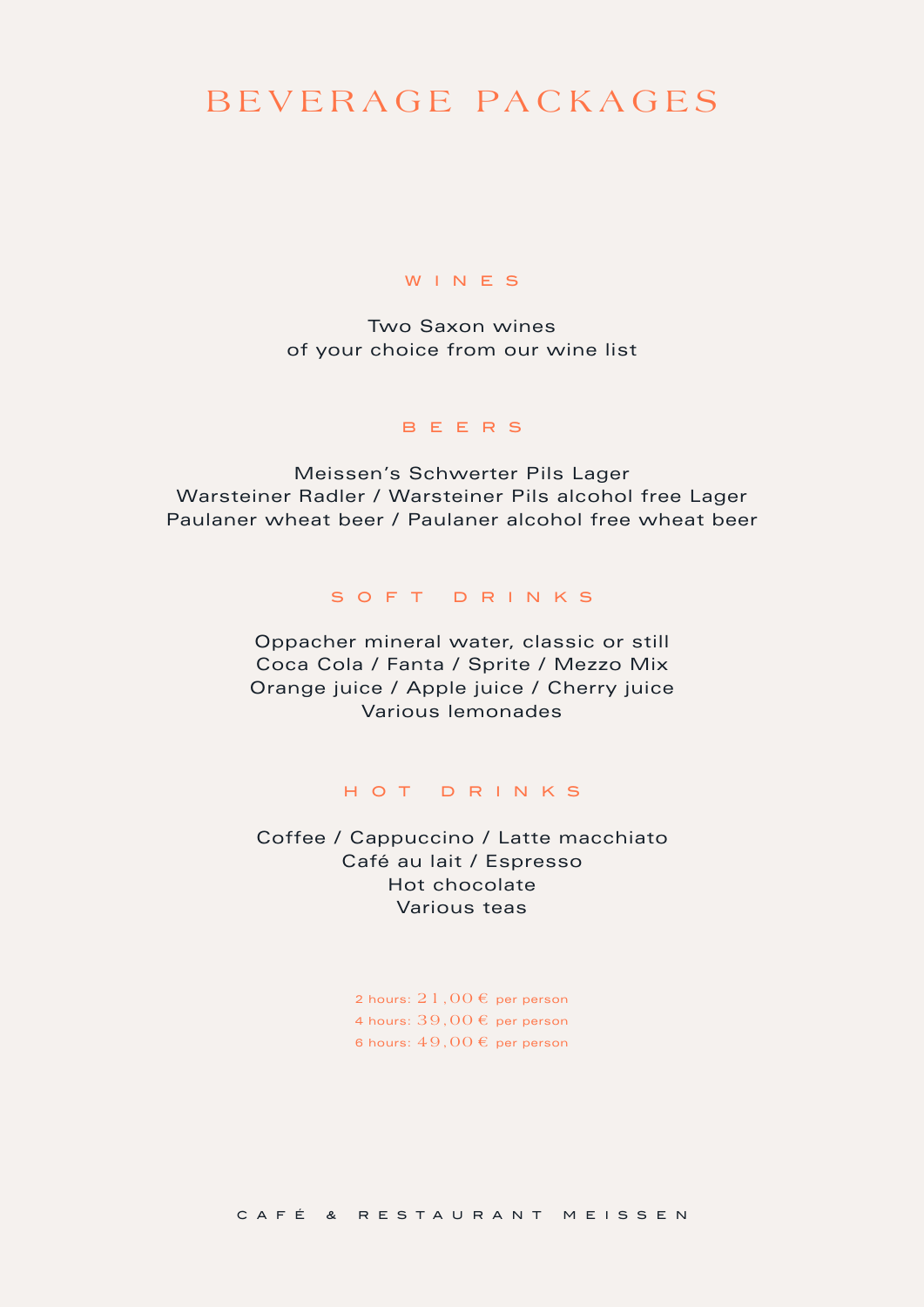## COFFEE AND TEA BREAKS

Your museum visit could also well see you enjoying coffee and cake from exquisite Meissen porcelain. Our Café & Restaurant MEISSEN is located on the ground floor of the HOUSE OF MEISSEN theme world. We recommend enjoying an exclusive slice of Meissen gâteau marked with the world-famous crossed swords – available here only.

#### COMPOSITION ONE

2 cups of filtered coffee and 1 slice of cake per person

 $7,50 \text{ } \in \text{ per person}$ 

#### COMPOSITION TWO

2 cups of filtered coffee and 1 slice of MEISSEN tarte per person

 $9,00 \notin$  per person

#### COMPOSITION THREE

2 cups of filtered coffee or 1 pot of tea, mineral water, mixed cake platter (2 slices of cake per person)

12,00 € per person

#### COMPOSITION FOUR

a glass of "Schloss Wackerbarth" sparkling wine, hot drinks of your choice (coffee, tea, cappuccino or espresso), mixed cake and tarte platter including MEISSEN tarte, biscuits, mineral water

 $17,00 \notin$  per person

The prices for these various compositions include VAT and can be booked all year round for groups of 10 or more. Get in touch with us and we will be pleased to offer you a customised quote!

CAFÉ & RESTAURANT MEISSEN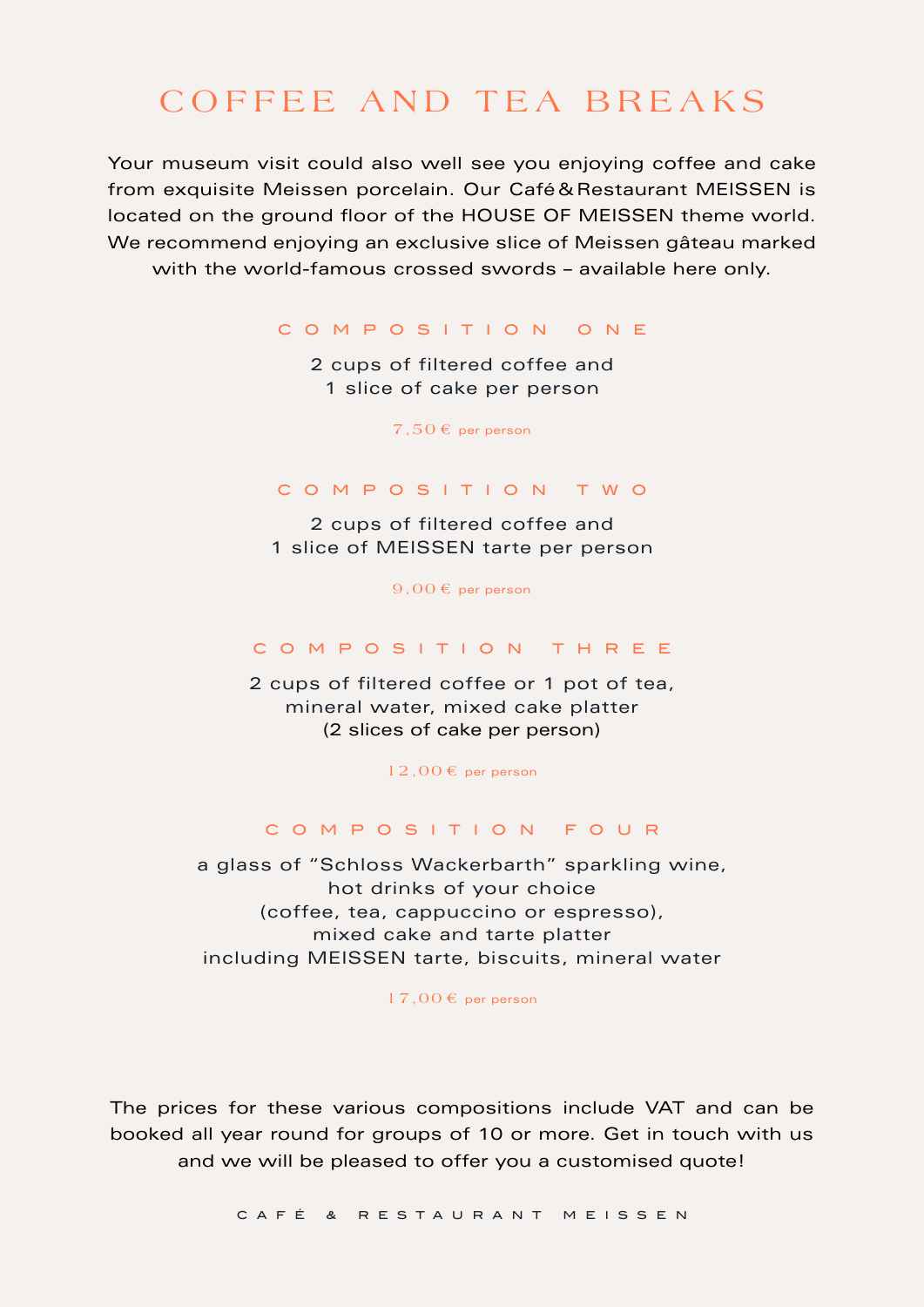# MEETING ROOMS

|                                              |              | CAFÉ RESTAURANT | <b>MEETING</b><br>ROOM <sub>1</sub> | <b>MEETING</b><br>ROOM <sub>2</sub> |
|----------------------------------------------|--------------|-----------------|-------------------------------------|-------------------------------------|
| Maximum seats<br>depending on the<br>seating | 60           | 90              | 32                                  | 64                                  |
| Separate tables                              | $\checkmark$ | $\sqrt{}$       | $\sqrt{}$                           | $\checkmark$                        |
| U-shape                                      |              | $\checkmark$    | $\checkmark$                        | $\sqrt{}$                           |
| <b>Block seating</b>                         |              | $\sqrt{}$       | $\sqrt{}$                           | $\sqrt{}$                           |
| O-shape                                      |              | $\checkmark$    | $\checkmark$                        | $\sqrt{}$                           |
| Dining-table seating                         | $\sqrt{}$    | $\sqrt{}$       | $\sqrt{}$                           | $\checkmark$                        |
| Parliamentary<br>seating                     |              | $\checkmark$    | $\checkmark$                        |                                     |
| Theatre seating                              |              | $\sqrt{}$       | $\sqrt{}$                           | $\sqrt{}$                           |
| <b>Beamer</b>                                |              | $\checkmark$    | $\sqrt{}$                           |                                     |
| Screen                                       |              | $\sqrt{}$       | $\sqrt{}$                           |                                     |
| Flipchart                                    |              |                 |                                     |                                     |
| Pin board                                    |              | $\checkmark$    | $\sqrt{}$                           |                                     |
| Compere's case                               |              |                 |                                     |                                     |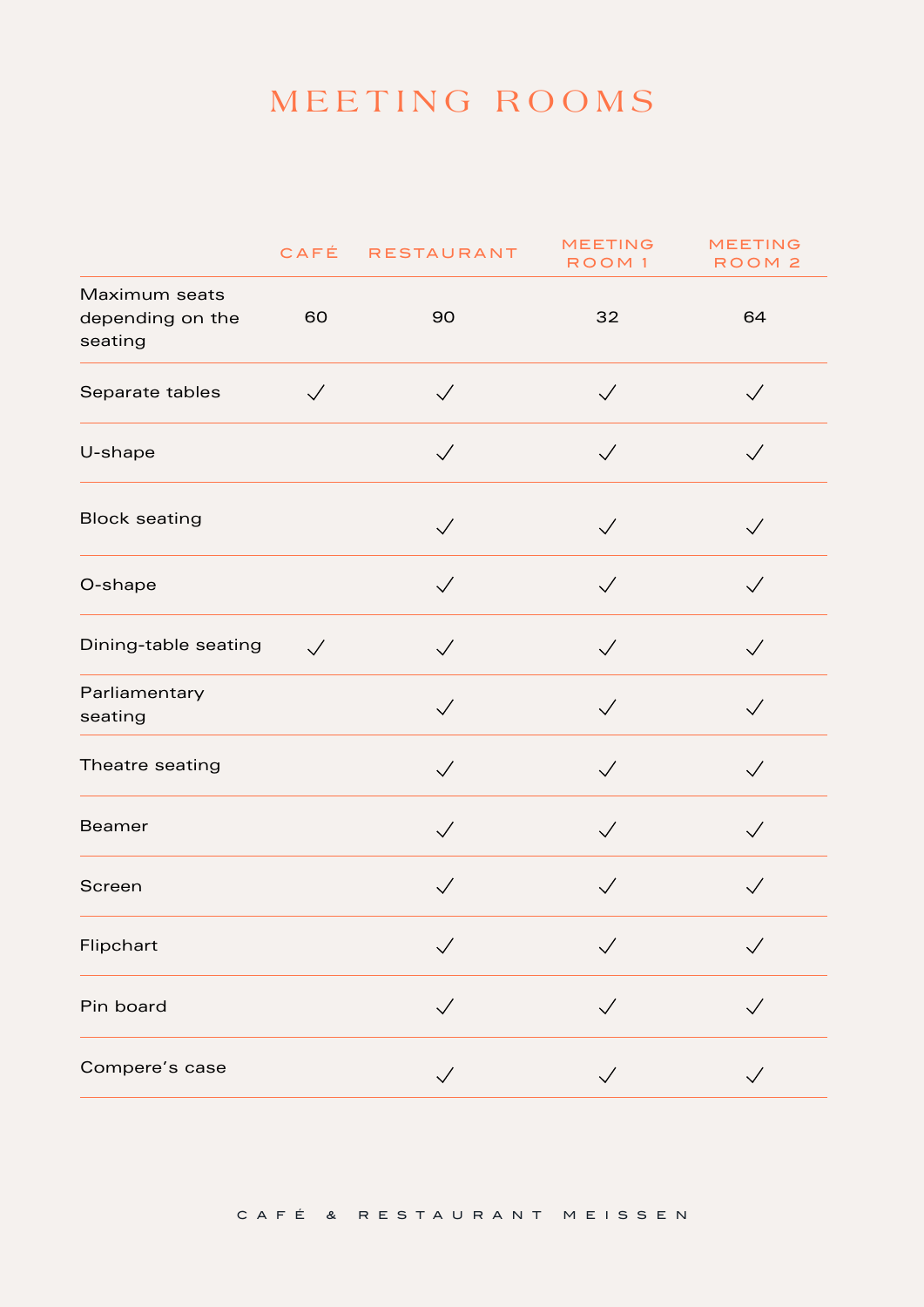## CONFERENCE PACKAGES

## BASIC

– FROM 10 PERSONS –

Provision of conference room incl. standard equipment and service\*

Welcoming coffee and selection of teas

Snack buffet (incl. one soft drink per person)

Coffee break in afternoon with coffee, tea, pastries and fruit

> Fruit juice and mineral water throughout the conference

> > $59,00 \text{ } \in \text{ }$  per person

#### BUSINESS

– FROM 10 PERSONS –

Provision of conference room incl. standard equipment and service\*

Welcoming coffee and selection of teas

3-course meal (incl. one soft drink per person)

Coffee break in afternoon with coffee, tea, pastries and fruit

> Fruit juice and mineral water throughout the conference

> > $79,00 \text{ } \in \text{ }$  per person

Should you wish to custom-design your conference or event yourself, we will gladly help you find the perfect package.

\*Standard equipment and service:

Personal event support / WiFi in event room / 1 beamer + screen / 1 flipchart / 1 facilitator's/compere's case / pens and pads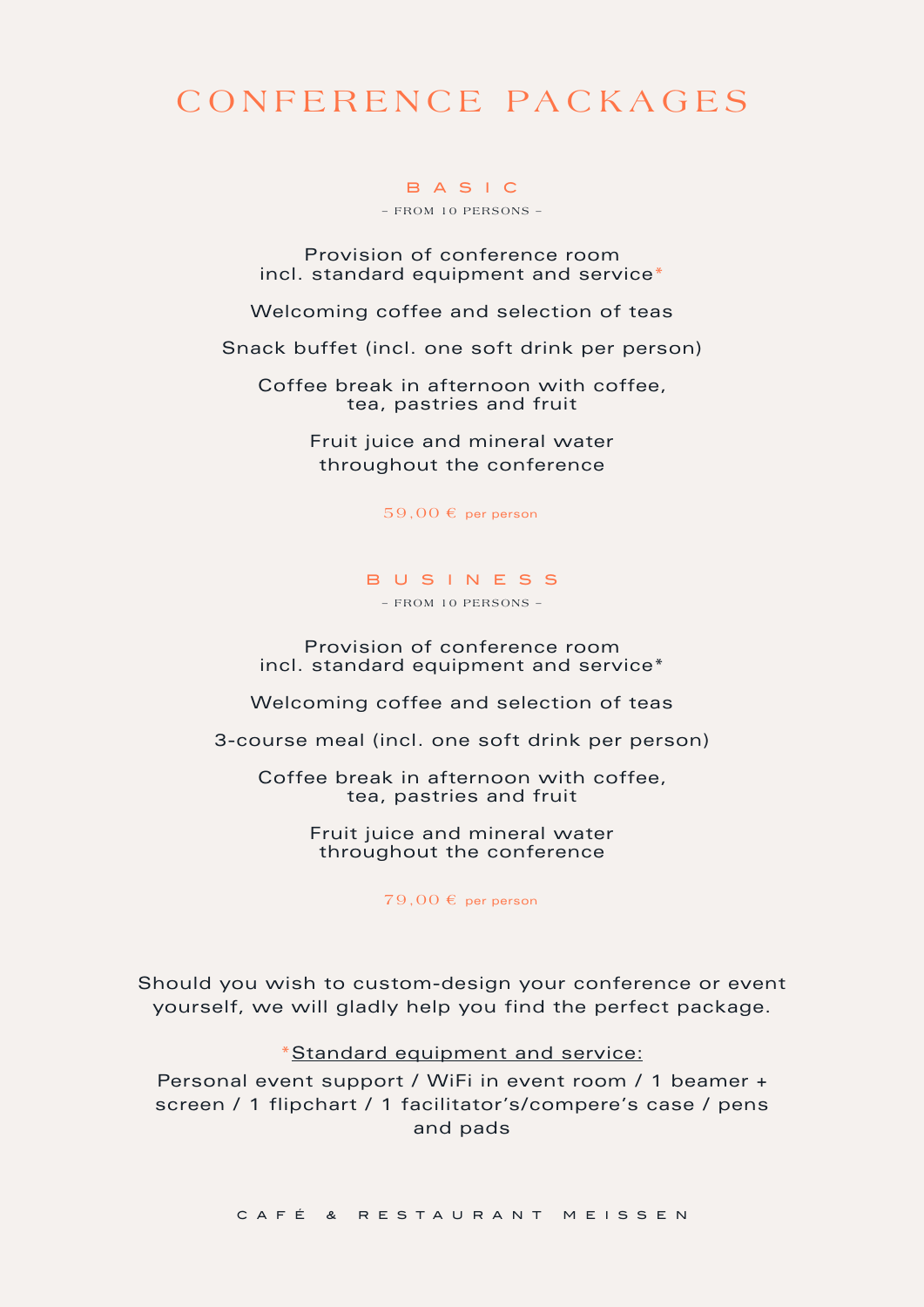## SPARKLING WINE RECEPTIONS

#### CLASSIC

One glass of dry or semi-dry sparkling wine from Schloss Wackerbarth - Radebeul

 $4,50 \in$  per person

### SPEZIAL

One glass of rosé "Dresdner Engel" jubilee edition sparkling wine Schloss Wackerbarth – Radebeul

 $5.50 \text{ } \in$  per person

#### CHAMPAGNE RECEPTION

One glass of "Veuve Clicquot Brut" champagne

 $10,00 \in$  per person

#### MEISSEN APERITIF

Kir Royal "Graf von Wackerbarth" sparkling wine with crème de Cassis

 $4,50 \text{ } \in \text{ per person}$ 

#### S W E E T

One glass of dry or semi-dry sparkling wine from Schloss Wackerbarth - Radebeul

An array of petit fours and fresh fruit

 $11,50 \text{ } \in \text{ per person}$ 

#### S A V O U R Y

One glass of dry or semi-dry sparkling wine from Schloss Wackerbarth - Radebeul

Diverse canapés and cheese skewers

CAFÉ & RESTAURANT MEISSEN